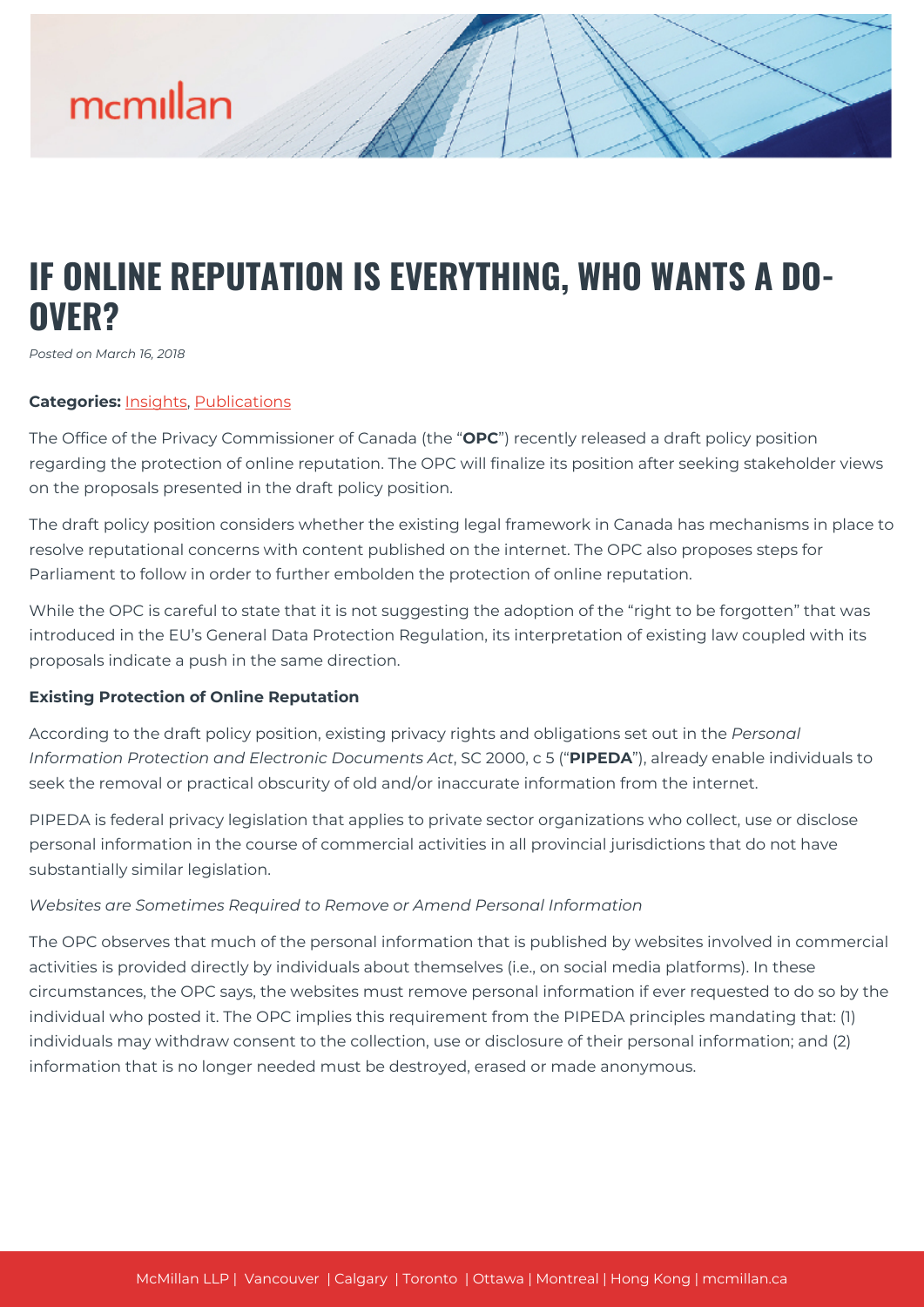

Where personal information about an individual is published online by someone other than that individual, however, the OPC concedes that PIPEDA does not presently, either expressly or through implication, provide for an absolute right of removal. An individual may only seek to challenge the publication of the information on the basis of accuracy or appropriateness.

## *Search Engines are Sometimes Required to De-index Personal Information*

The draft policy position opines that the obligations of PIPEDA apply to search engines. In so doing, the OPC observes that by indexing webpages containing personal information, and returning links to those pages in search results, search engines are collecting, using and disclosing personal information. The OPC further observes that most search engines display advertisements along with these search results and, therefore, collect, use and disclose personal information in the course of commercial activities.

PIPEDA permits individuals to challenge the accuracy, completeness and currency of search results returned for searches in their name. The OPC notes that, in certain circumstances, proper application of PIPEDA will require the de-indexing of search results. In other circumstances, however, in order to accommodate the public's interest in freedom of expression and information remaining accessible, simply lowering the ranking of a search result will be sufficient to meet the obligations of PIPEDA.

#### **Proposals for Further Protection of Online Reputation**

#### *Personal Information about Youth*

The draft policy position argues, specifically, for a lower standard for youth to have personal information about them de-indexed or removed from the internet. The OPC's position in this regard recognizes the inherent vulnerability of children in addition to their reduced cognitive and maturity levels. The OPC suggests that the consent given by youth to the collection, use and disclosure of their personal information cannot be considered meaningful.

On the basis of the above, the draft policy paper urges that any challenge to the publication of personal information about youth should heavily favour de-indexing or removal.

The OPC also observes that many parents will post information and pictures of their children that may seem "cute", but may still be harmful to them in the future. On this basis, the draft policy position recommends that Parliament consider providing youth with an express ability to request and obtain removal of online information posted about them by their parents or guardians.

#### *Improving Education about Online Reputation*

The OPC and the privacy regulators for each of the provinces and territories have issued a joint letter to the